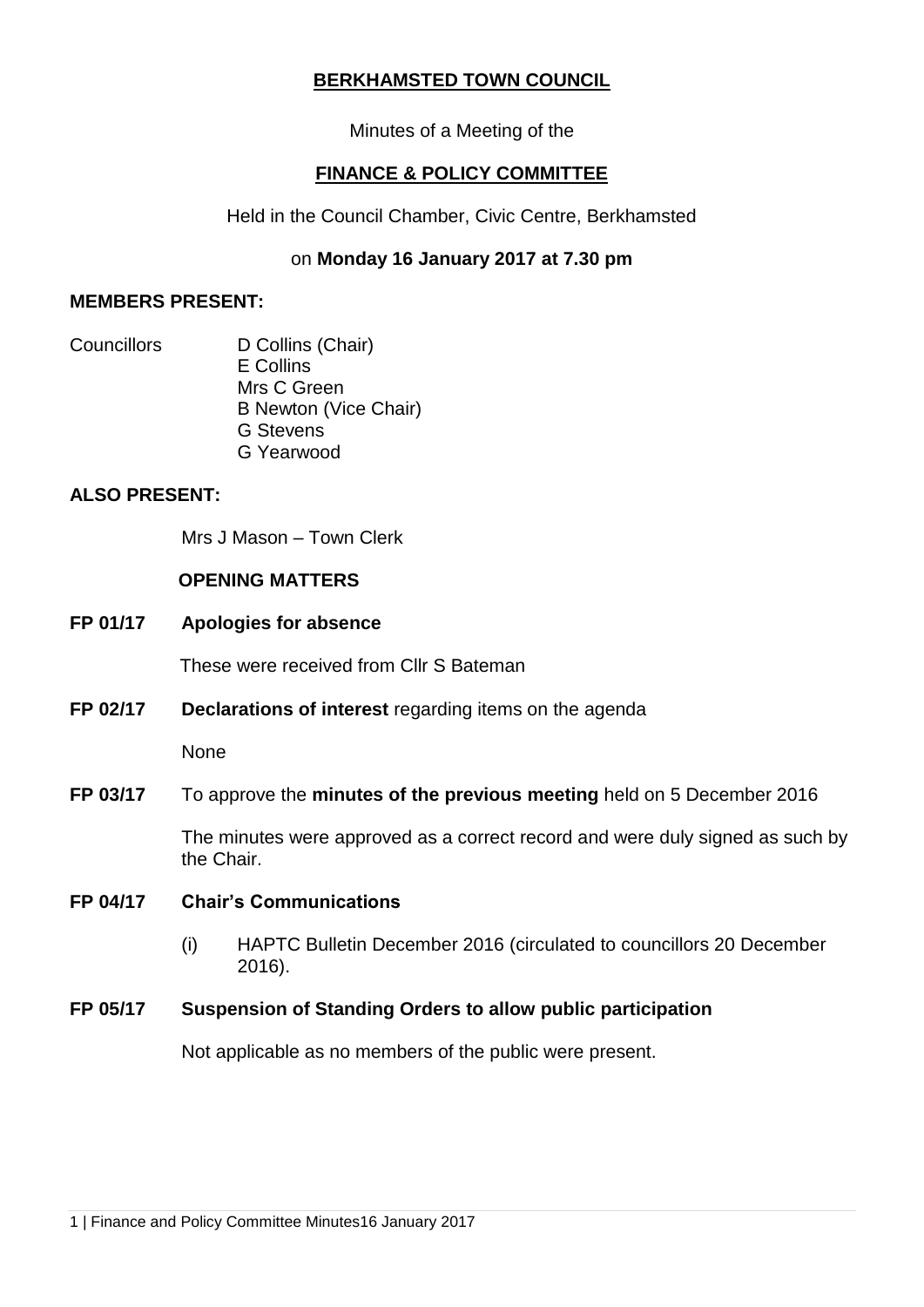## **FINANCIAL MATTERS**

#### **FP 06 /17 Grant Application – to consider the following:**

Grant application made by the Gallery Manager, The Upstairs Gallery, 268, High Street, Berkhamsted. The application is for £800 to cover the cost of an archive book of prints and a catalogue for the exhibition "Our Journey with Graham Greene".

Cllr D Collins proposed, Cllr G Stevens seconded and it was unanimously **RESOLVED**

that a grant of £300 should be paid to meet the cost of the archive book of prints that will be retained with the exhibition.

#### **FP 07 /17 Income and Expenditure including Receipts and Payments Schedule**

- (i) The Income and Expenditure and Variance Analysis at 31 December 2016 was noted and approved.
- (ii) The Receipts and Payments Schedule for the period 1 November 2016 31 December 2016 had been sent to Cllrs D Collins and G Stevens for scrutiny. The accuracy of the schedule was approved.

### **FP 08/17 Budget preparation 2017/18 - Estimates of Income & Expenditure**

The draft budget proposals for 2017/18, to be put to Full Council for approval on 23 January 2017, were considered. Cllr D Collins highlighted key points on the expenditure budget which were discussed. In particular, £6,000 had been included to enable the astro-turf area at Lagley Meadow to be made safe and usable; the Festival of Light proposed budget was £17,500 compared to a budget of £9,000 in 2016/17. The additional amount is to cover either the cost of increasing the number of feeder columns in the High Street, enabling the festoon decorations to be used, or, the cost of decorations mounted on lighting columns. A decision would have to be made as to whether column mounted decorations should be hired or purchased. The Legal Fees budget had been set at £3,000 in anticipation of continuing discussions with English Heritage about the transfer of the Castle Site into local management and with DBC about the ownership of the play area adjacent to Dellfield Allotments / Normandy Drive. New play equipment at the latter site might be purchased from Community Infrastructure Levy funds allocated to Berkhamsted Town Council. It was also noted that the Council's IT support contract would be retendered during the year. Turning to income, it was proposed to request a precept of £186,255. Given a tax base of 8,405.60 this would result in a Band D equivalent tax of £22.16 for 2017/18; an increase of 74p on the 2016/17 Band D tax of £21.42.

It was **RESOLVED** that the draft budget proposals for 2017/18, as set out in the papers circulated for the meeting, should be put to the Full Council meeting on 23 January 2017 for approval. The Full Council would be asked to set a precept of £186,255.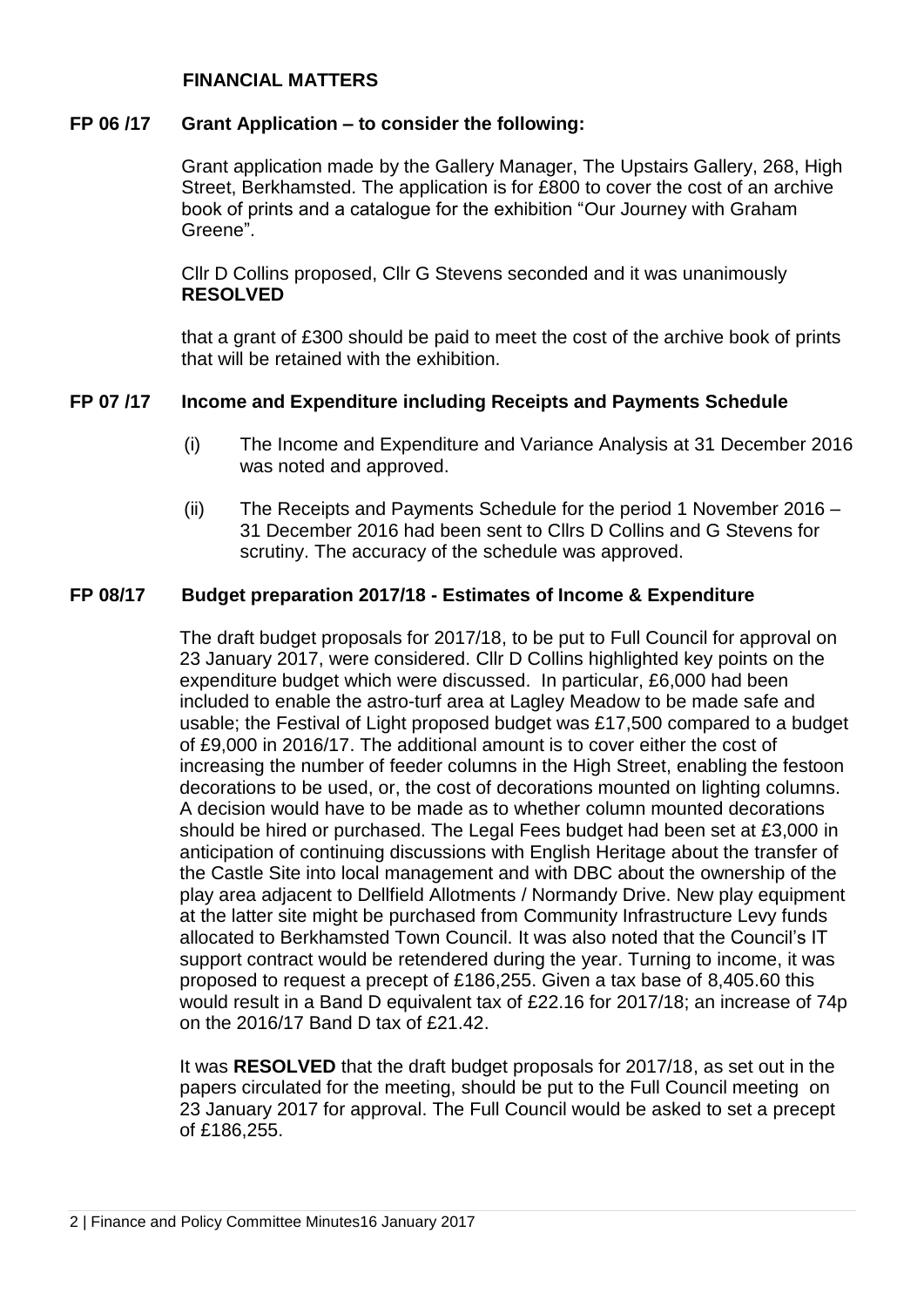## **FP 09/17 Internal Auditor Interim Report following visit on Monday 5 December 2016**

- (i) The report arising from the above visit was **received**;
- (ii) The conclusions contained therein were **noted,** in particular the overall conclusion that the Council has again maintained adequate and effective internal control arrangements. At the next visit the Financial Regulations and Risk Assessments would be examined. In the meantime The Town Clerk will investigate the London Allowance issue highlighted by the auditor.

## **FP 10/17 Hertfordshire Pension Fund Local Government Pension Scheme (LGPS) 2016 Triennial Valuation Employer Results**

- (i) The actuarial report and briefing note attached to an e-mail dated 14 December 2016 from Dominika Tober, Accounting Officer, Hertfordshire County Council (circulated to councillors 6 January 2016) was **received**;
- (ii) It was **noted** that the employer contribution rate payable from 1 April 2017 will be 23.8%;
- (iii) It was **further noted** that the Town Clerk had completed the necessary employer actions set out in the 14 December e-mail.

## **YOUTH MATTERS**

#### **FP 11 /17 Youth Town Council**

It was **noted** that a meeting was held on 12 December 2016. The minutes had not yet been received.

## **FP 12/17 EXCLUSION OF PRESS & PUBLIC**

To **RESOLVE t**hat under Section 1 of the Public Bodies (Admission to Meetings) Act 1960 the public and press be excluded for the remainder of the meeting, because it is likely that publicity would prejudice the public interest by reason of the confidential nature of the business or for other special reasons stated in the resolution, arising from the nature of the business or proceedings.

Not applicable as there were no members of the public present.

## **FP 13/17 Land ownership – Land Adjacent to Normandy Drive and Dellfield Allotments**

To **note** that in advance of the meeting with DBC representatives (FP102/16 and FC 122/16 refer) the Town Clerk has arranged a meeting with the Town Council's solicitor.

## **FP 14/17 Purchase of Two Desk Top Computers and Digital Projector**

It was **RESOLVED** that the Town Clerk be authorised to arrange the purchase and installation of two computers to replace her computer and that of the Finance Officer. A digital projector will also be purchased together with computer